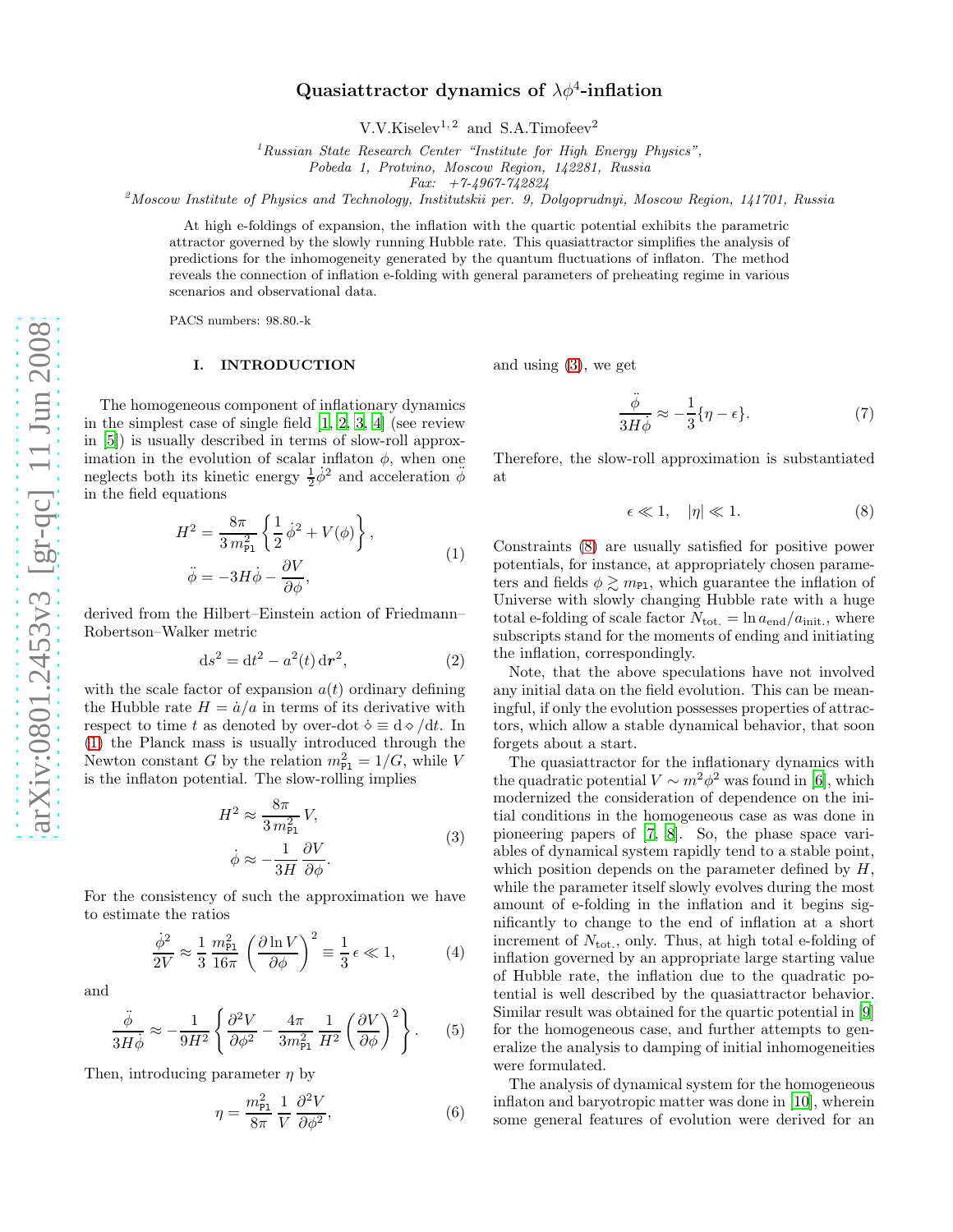arbitrary potential of inflaton, and several explicit examples were studied.

Another aspect of considering the initial conditions concerns for inhomogeneities perturbing both the inflaton and metric. The analysis of inhomogeneity in the initial values of scalar field beyond the perturbation theory as well as relevant references can be found in [\[11\]](#page-7-10), wherein the authors formulated conditions constraining the parameters of initial state, when the inflation takes place.

In the present paper we generalize the approach of [\[6](#page-7-5)] to the case of quartic potential  $V \sim \lambda \phi^4$ , that modernizes the consideration in [\[9](#page-7-8)]. The main goal of our study is to show the effectiveness and elegance of quasiattractor method to the analysis of inflation dynamics and its connection with the preheating regime in the case of quartic potential in order to draw the conclusion on the consistency with the observational data versus general conditions of preheating. The dynamical system relevant to the evolution of homogeneous Universe is considered in Section [II.](#page-1-0) We find the stable quasiattractor for the quartic potential, too. The inflation parameters are investigated in Section [III,](#page-2-0) wherein they are confronted with both the experimental data and predictions of slowroll approximation. Our results are summarized and discussed in Conclusion.

## <span id="page-1-0"></span>II. DYNAMICAL SYSTEM

The action of inflaton is of the form

$$
S = \int d^4x \sqrt{-g} \left\{ \frac{1}{2} \partial_\mu \phi \, \partial^\mu \phi - V(\phi) \right\},\qquad(9)
$$

with the quartic potential

$$
V(\phi) = \frac{\lambda}{4} \phi^4.
$$
 (10)

In the Friedmann–Robertson–Walker metric it leads to the evolution

<span id="page-1-5"></span>
$$
\ddot{\phi} = -3H\dot{\phi} - \lambda\phi^3,
$$
  
\n
$$
\dot{H} = -\frac{1}{2}\kappa^2\dot{\phi}^2,
$$
\n(11)

under the Friedmann equation

<span id="page-1-1"></span>
$$
H^{2} = \frac{2}{3} \kappa^{2} \left\{ \frac{1}{2} \dot{\phi}^{2} + \frac{\lambda}{4} \phi^{4} \right\},
$$
 (12)

at  $\kappa^2 = 8\pi G$ .

Following the method of [\[6](#page-7-5)], let us introduce the phase space variables

$$
x = \frac{\kappa}{\sqrt{6}} \frac{\dot{\phi}}{H}, \qquad y = \sqrt[4]{\frac{\lambda}{12}} \frac{\kappa \phi}{\sqrt{\kappa H}}, \tag{13}
$$

related due to [\(12\)](#page-1-1) by the constraint

<span id="page-1-3"></span>
$$
x^2 + y^4 = 1.\t(14)
$$

The analysis of dynamical system is simplified, if we introduce the driving parameter

$$
z = \frac{\sqrt[4]{3\lambda}}{\sqrt{\kappa H}}.\tag{15}
$$

Then, denoting the derivative with respect to the amount of e-folding by prime  $\diamond' \equiv d \diamond / dN$  at  $N = \ln a - \ln a_{\text{init}}$ , we get

<span id="page-1-2"></span>
$$
x' = 3x3 - 3x - 2y3z,y' = \frac{3}{2}x2y + xz,
$$
  

$$
z' = \frac{3}{2}x2z.
$$
 (16)

It is an easy task to confirm, that the system of [\(16\)](#page-1-2) conserves the Friedmann constraint in the form of [\(14\)](#page-1-3).

It is important to stress, that  $z$  is quasi-constant, if  $x$ is fixed at a critical point  $x_c \ll 1$ , hence,

$$
z \approx z_{\text{init.}} e^{\frac{3}{2}x_c^2 N} \approx z_{\text{init.}} \left( 1 + \frac{3}{2} x_c^2 N + \dots \right), \qquad (17)
$$

so that the monotonic growth of  $z$  is slow in comparison with the linear increase of e-folding  $N$  due to a small slope proportional to  $x_c^2 \rightarrow 0$ , indeed, and one can put  $z \approx z_{\text{init}}$  until  $\frac{3}{2}x_c^2 N \ll 1$ , i.e. at rather large intervals of  $N$ . We will see later, in fact, that the stable critical point  $x_c^2$  scales as  $x_c^2 \approx \beta/(N_{\text{tot.}} - N)$  at  $N_{\text{tot.}} - N \gg 1$ and  $\beta = \frac{1}{3}$ , so that the growth takes the form

$$
z \approx z_{\text{init.}} \left( \frac{N_{\text{tot.}}}{N_{\text{tot.}} - N} \right)^{\frac{3}{2}\beta}.
$$
 (18)

Therefore, at  $N \ll N_{\text{tot}}$ , the increase is quite linear, but the coefficient of  $z_{\text{init}}$  is actually suppressed  $z_{\text{init}} \ll 1$ by the conditions of attractor, as we will consistently see later.

Thus, we can treat the phase-space evolution in the  ${x, y}$  plane as the autonomous dynamical system with external parameter z, when the driftage of z gives rise to the sub-leading correction.

## A. Critical points

Solving  $x' = y' = 0$  at  $x \neq 0$  and  $y \neq 0$ , we get the  $relation<sup>1</sup>$ 

<span id="page-1-4"></span>
$$
3xy = -2z,\t(19)
$$

<sup>1</sup> The critical point  $x = y = 0$  is off interest, since it does not satisfy constraint [\(14\)](#page-1-3).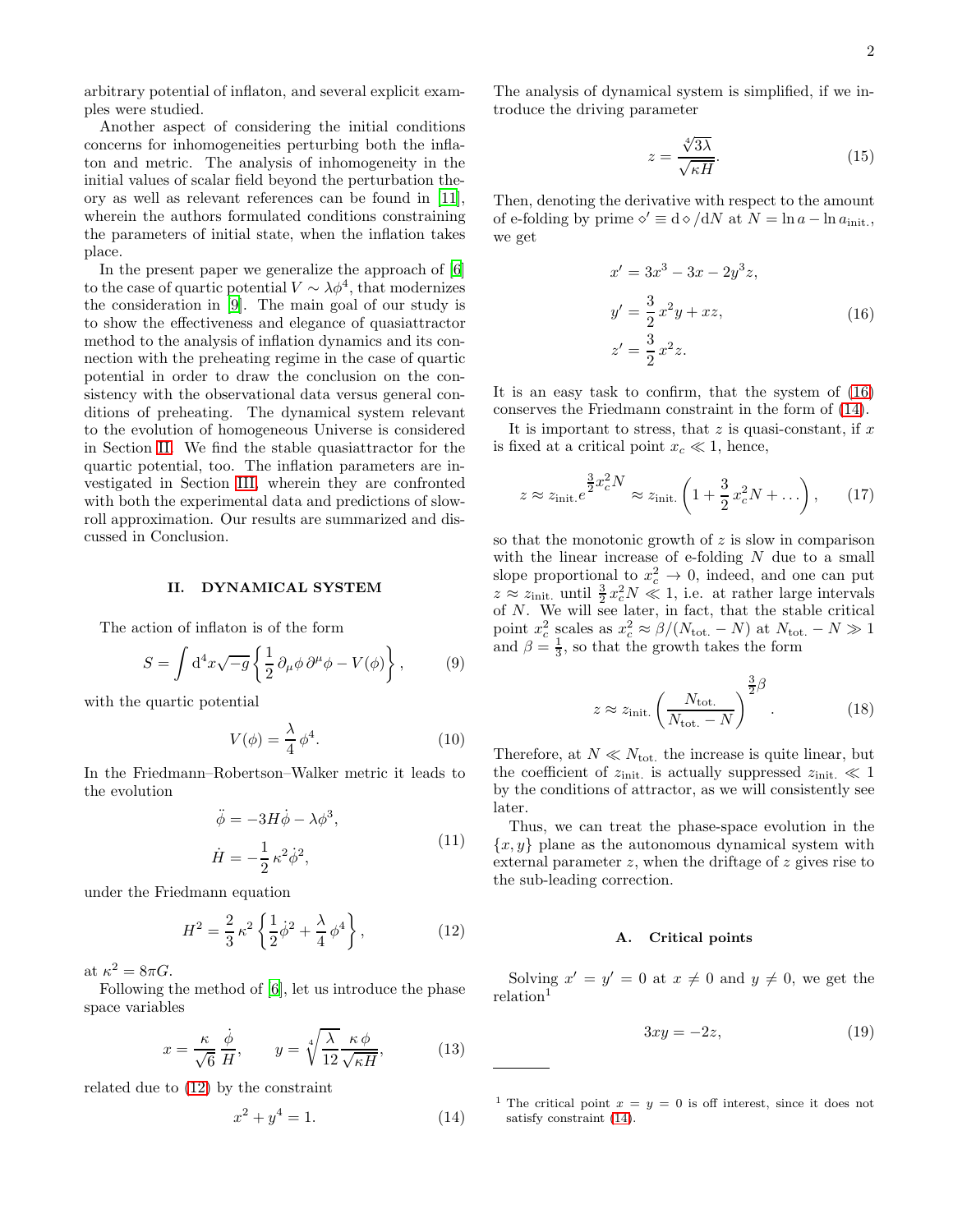while

<span id="page-2-1"></span>
$$
f(x^{2}) \equiv x^{6} - x^{4} + \left(\frac{2}{3}z\right)^{4} = 0.
$$
 (20)

The cubic polynomial  $f(u)$  in [\(20\)](#page-2-1) produces two extremal points, since its derivative is equal to

$$
\frac{\mathrm{d}f}{\mathrm{d}u} = u(3u - 2),
$$

hence,  $u_1 = 0$ ,  $u_2 = \frac{2}{3}$ . Therefore, f has got positive roots, if only

$$
f(u_2) < 0,
$$

that yields

<span id="page-2-2"></span>
$$
z^4 < \frac{3}{4}.\tag{21}
$$

Constraint [\(21\)](#page-2-2) guarantees the existence of critical points  $x_c^2 > 0.$ 

Substituting

$$
z^4 = \frac{3}{4}\sin^2\chi
$$
, at  $0 < \chi \le \frac{\pi}{2}$ , (22)

allows us to write the real solutions of [\(20\)](#page-2-1) in the following form

$$
x_{\ell}^{2} = \frac{1}{3} \left\{ 1 + 2 \cos \left( \frac{2}{3} \chi + \frac{2}{3} \pi \ell \right) \right\}, \quad \ell = \{0, \pm 1\}. \tag{23}
$$

At  $\ell = +1$  quantity  $x_+^2 \leq 0$ , which is not a physical point, at all, while at  $\ell = -1$  and  $\ell = 0$ 

$$
0 < x^2 \leqslant \frac{2}{3}, \qquad \frac{2}{3} \leqslant x^2_0 < 1,\tag{24}
$$

correspondingly. Therefore, the case of  $\ell = 0$  is covered by the case of  $\ell = -1$ , if we expand the interval of  $\chi$  to

<span id="page-2-3"></span>
$$
0 < \chi < \pi,\tag{25}
$$

that allows us to put the critical point<sup>2</sup> to  $x_c = x_-\$ . Due to [\(19\)](#page-1-4), we can write down

$$
f(x^2) = x^4(x^2 + y^4 - 1),
$$

so that the critical points satisfy the Friedmann constraint of [\(14\)](#page-1-3).

## B. Stability analysis

At  $x = x_c + \bar{x}$  and  $y = y_c + \bar{y}$ , the evolution linear in  $\{\bar{x}, \bar{y}\}\$ reads off as

<span id="page-2-4"></span>
$$
\begin{pmatrix} \bar{x}' \\ \bar{y}' \end{pmatrix} = \begin{pmatrix} 9x_c^2 - 3 & -6y_c^2 z \\ -z & \frac{3}{2}x_c^2 \end{pmatrix} \begin{pmatrix} \bar{x} \\ \bar{y} \end{pmatrix}, \qquad (26)
$$

wherein we have used [\(19\)](#page-1-4).

The linearized Friedmann constraint in [\(14\)](#page-1-3) gives

<span id="page-2-5"></span>
$$
x_c \bar{x} = -2y_c^3 \bar{y},\tag{27}
$$

so that [\(26\)](#page-2-4) is reduced to the single equation

$$
\bar{y}' = \frac{9}{2} \left( x_c^2 - \frac{2}{3} \right) \bar{y}.
$$
 (28)

Therefore, at

<span id="page-2-6"></span>
$$
x_c^2 < \frac{2}{3},\tag{29}
$$

the deviations  $\{\bar{x}, \bar{y}\}\$  will be damped, while at  $x_c \to 0$ , the fluctuations will decline as  $1/N^3$ .

The same fact can be found in a general manner. So, the eigenvalues of matrix in [\(26\)](#page-2-4) are the following:

$$
\lambda_{+} = 6x_c^2, \qquad \lambda_{-} = \frac{9}{2} \left( x_c^2 - \frac{2}{3} \right),
$$
\n(30)

while the corresponding eigenvectors are given by

$$
v_{+} = \begin{pmatrix} -\frac{9}{2}x_c^2 \\ z \end{pmatrix}, \qquad v_{-} = \begin{pmatrix} 3y_c^4 \\ z \end{pmatrix}.
$$
 (31)

However, the condition of [\(27\)](#page-2-5) can be rewritten as

$$
\left(\begin{array}{c}\n\bar{x} \\
\bar{y}\n\end{array}\right) = \left(\begin{array}{c}\n3y_c^4 \\
z\n\end{array}\right)\frac{\bar{y}}{z} = v_-\frac{\bar{y}}{z}.\n\tag{32}
$$

Therefore, the eigenvector  $v_+$  is irrelevant to the consideration, since it drives out of constraint  $(27)$ , while  $v_$ is consistent with [\(27\)](#page-2-5), and the critical point is stable at  $\lambda_{-}$  < 0, i.e. under [\(29\)](#page-2-6).

Thus, we have established the quasiattractor for the quartic potential of inflaton. The stability of critical point is controlled by smallness of  $z$ , that means large enough value of initial Hubble rate.

# <span id="page-2-0"></span>III. INFLATION PARAMETERS

Staring the evolution of Universe filled by the inflaton from a high initial Hubble rate, i.e. at  $z_{\text{init.}} \rightarrow 0$ , but  $H_{\text{init.}}^2 < m_{\text{Pl}}^2$ , causes a rapid entering the quasiattractor regime, when the expansion is described by the slow drift of Hubble rate. It means that a small domain of space is inflationary increased to a huge size, and the inflaton can be approximated by an almost homogeneous field versus the spatial coordinates, while its value and time derivative evolve in accordance with the drift of critical points.

<sup>&</sup>lt;sup>2</sup> One could change the convention by setting  $-\pi < \chi < 0$  and  $x_c = x_0$ , but we prefer for [\(25\)](#page-2-3), when the case of interest with  $x_c^2 \ll 1$  is spectacularly reached at  $\chi \to 0$ .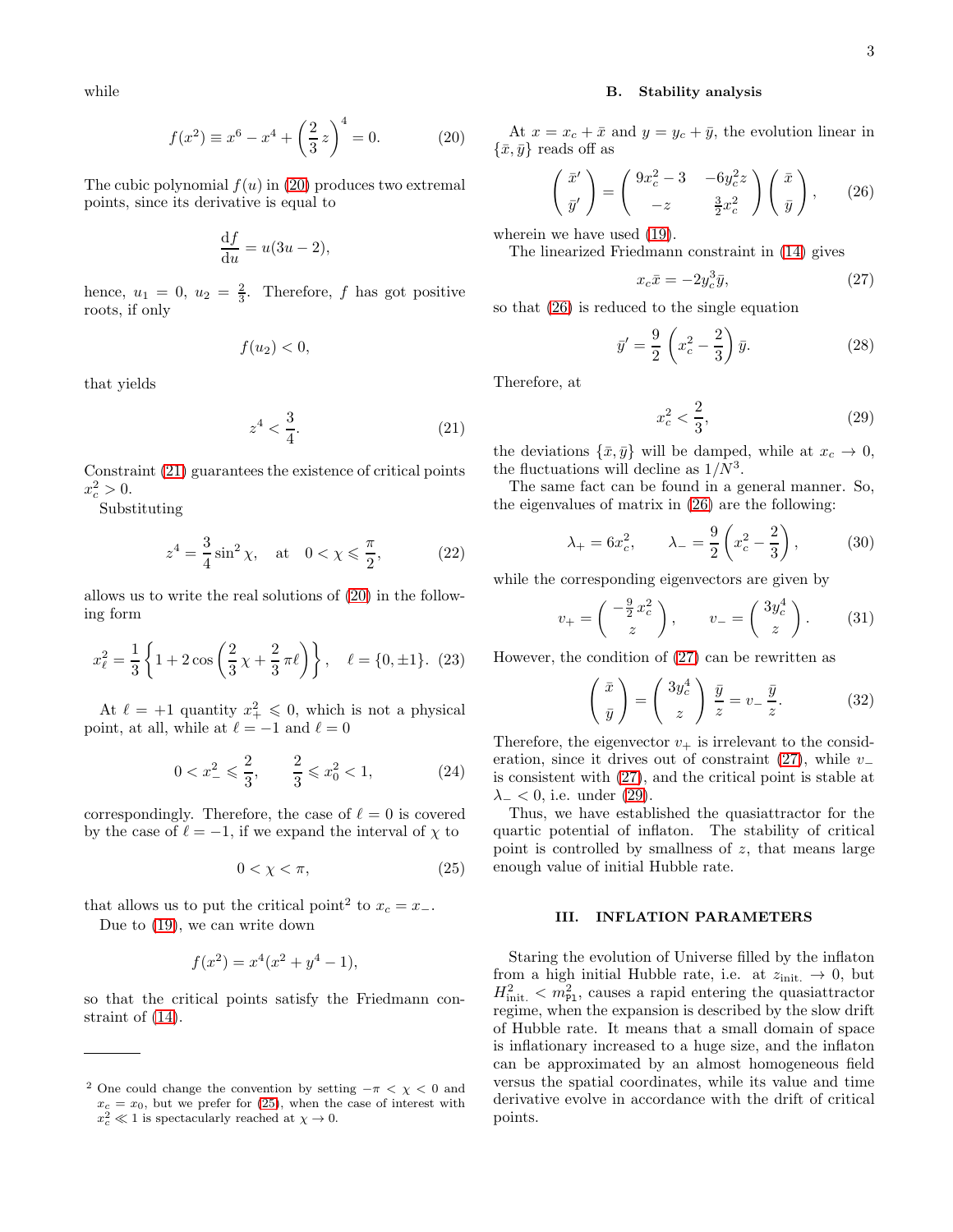#### A. Homogeneous limit

The quasiattractor is the reason for the cosmological evolution forgets its primary origin to the leading homogeneous approximation. Nevertheless, one could consider some properties of attractor dynamics close to the end of inflation, since it further enters the properties of observed inhomogeneity.

## *1. Acceleration conditions*

The accelerated expansion takes place at  $\ddot{a} > 0$ , hence,

$$
\frac{\ddot{a}}{a} = \dot{H} + H^2 > 0,
$$

that is reduced to

$$
\frac{\dot{H}}{H^2} = -\frac{\kappa^2 \dot{\phi}^2}{2H^2} = -3x^2 > -1,
$$
\n(33)

wherein we have used [\(11\)](#page-1-5). Therefore, the Universe follows the inflation at

<span id="page-3-0"></span>
$$
x_c^2 < x_{c,\text{end}}^2 \equiv \frac{1}{3},\tag{34}
$$

i.e. in the region, where the quasiattractor is in action, indeed.

The accelerated regime ends at

$$
y_{c, end}^{4} = 1 - x_{c, end}^{2} = \frac{2}{3},
$$
  
\n
$$
z_{c, end}^{4} = \left(\frac{3}{2} x_{c, end} y_{c, end}\right)^{4} = \frac{3}{8},
$$
\n(35)

equivalent to  $\chi_{\text{end}} = \frac{\pi}{4}$  and

$$
\phi_{\text{end}}^2 = \frac{8}{\kappa^2}, \quad H_{\text{end}}^2 = \frac{8\lambda}{\kappa^2}, \quad \dot{\phi}_{\text{end}}^2 = \frac{48\lambda}{\kappa^4}.
$$
 (36)

The inflation condition of [\(34\)](#page-3-0) is supplemented by accompaniments

$$
y_c^4 > \frac{2}{3}, \qquad z^4 < \frac{3}{8}.\tag{37}
$$

Note, that to the end of inflation the field takes the value of the order of Planck mass independently of coupling constant  $\lambda$ , while the corresponding squares of Hubble rate and kinetic energy are scaled linearly in the coupling constant, and they are actually suppressed to the appropriate Planck mass powers at  $\lambda \ll 1$ .

### *2. Amount of e-folding*

Once the attractor is in action, the total amount of e-folding during the inflation can be obtained by inte-gration of z-component in the system of [\(16\)](#page-1-2) at  $x = x_c$ ,

i.e.

<span id="page-3-1"></span>
$$
N_{\text{tot.}} = \frac{2}{3} \int_{z_{\text{init.}}}^{z_{\text{end}}} \frac{\mathrm{d}z}{x_c^2 z}.
$$
 (38)

In the limit of  $z_{\text{init.}} \to 0$ , we deduce [\(38\)](#page-3-1) by transformation to the integration versus  $\chi$ , so that

<span id="page-3-2"></span>
$$
N_{\text{tot.}} = \int_{\chi_{\text{init.}}}^{\pi/4} \frac{\cot \chi \, \mathrm{d}\chi}{1 + 2\cos\left(\frac{2}{3}\,\chi - \frac{2}{3}\,\pi\right)},\tag{39}
$$

approximated by

$$
N_{\text{tot.}}^{(0)} \approx \frac{\sqrt{3}}{2} \int_{\chi_{\text{init.}}}^{\pi/4} \frac{d\chi}{\chi^2},\tag{40}
$$

to the leading order at  $\chi_{\text{init.}} \to 0$ . The consequent expansion in [\(39\)](#page-3-2) gives

<span id="page-3-3"></span>
$$
N_{\text{tot.}}^{(0)} = \frac{\sqrt{3}}{2} \left\{ \frac{1}{\chi_{\text{init.}}} - \frac{4}{\pi} \right\},
$$
  
\n
$$
N_{\text{tot.}}^{(1)} = \frac{\sqrt{3}}{2} \left\{ \frac{1}{\chi_{\text{init.}}} - \frac{4}{\pi} \right\} + \frac{1}{6} \ln \frac{4 \chi_{\text{init.}}}{\pi}.
$$
\n(41)

The inversion of [\(41\)](#page-3-3) results, for instance, in

<span id="page-3-5"></span>
$$
\chi_{\text{init.}}^{(0)} = \frac{\pi\sqrt{3}}{2\pi N_{\text{tot.}}^{(0)} + 4\sqrt{3}}.\tag{42}
$$

To the leading order at  $N_{\text{tot.}} \gg 1$  we deduce the initial data

<span id="page-3-4"></span>
$$
z_{\text{init.}}^2 \approx \frac{3}{4} \frac{1}{N_{\text{tot.}}}, \qquad x_{c,\text{init.}}^2 \approx \frac{1}{3} \frac{1}{N_{\text{tot.}}}, \qquad (43)
$$

while  $y_{c,\text{init.}}^4 = 1 - x_{c,\text{init.}}^2$ . Note, that the initial data for the field and its velocity  $\{y, x\}$  mean their values just after entering the quasiattractor, while the actual data are irrelevant, since the quasiattractor rapidly adjust the field and its velocity to [\(43\)](#page-3-4) in accordance to the initial Hubble rate, i.e.  $z_{\text{init}}$ .

#### B. Inhomogeneity

Quantum fluctuations of inflaton near its homogeneous classical value result in the primordial spatial perturbations of energy density, involving the scalar and tensor components of spectrum versus the wave vector  $k$  at the moment, when the fluctuation comes back from the horizon, i.e. at  $k = a(t) H$  as following:

$$
\mathcal{P}_{S}(k) = \left(\frac{H}{2\pi}\right)^{2} \left(\frac{H}{\dot{\phi}}\right)^{2},
$$
  

$$
\mathcal{P}_{T}(k) = 8\kappa^{2} \left(\frac{H}{2\pi}\right)^{2}.
$$
 (44)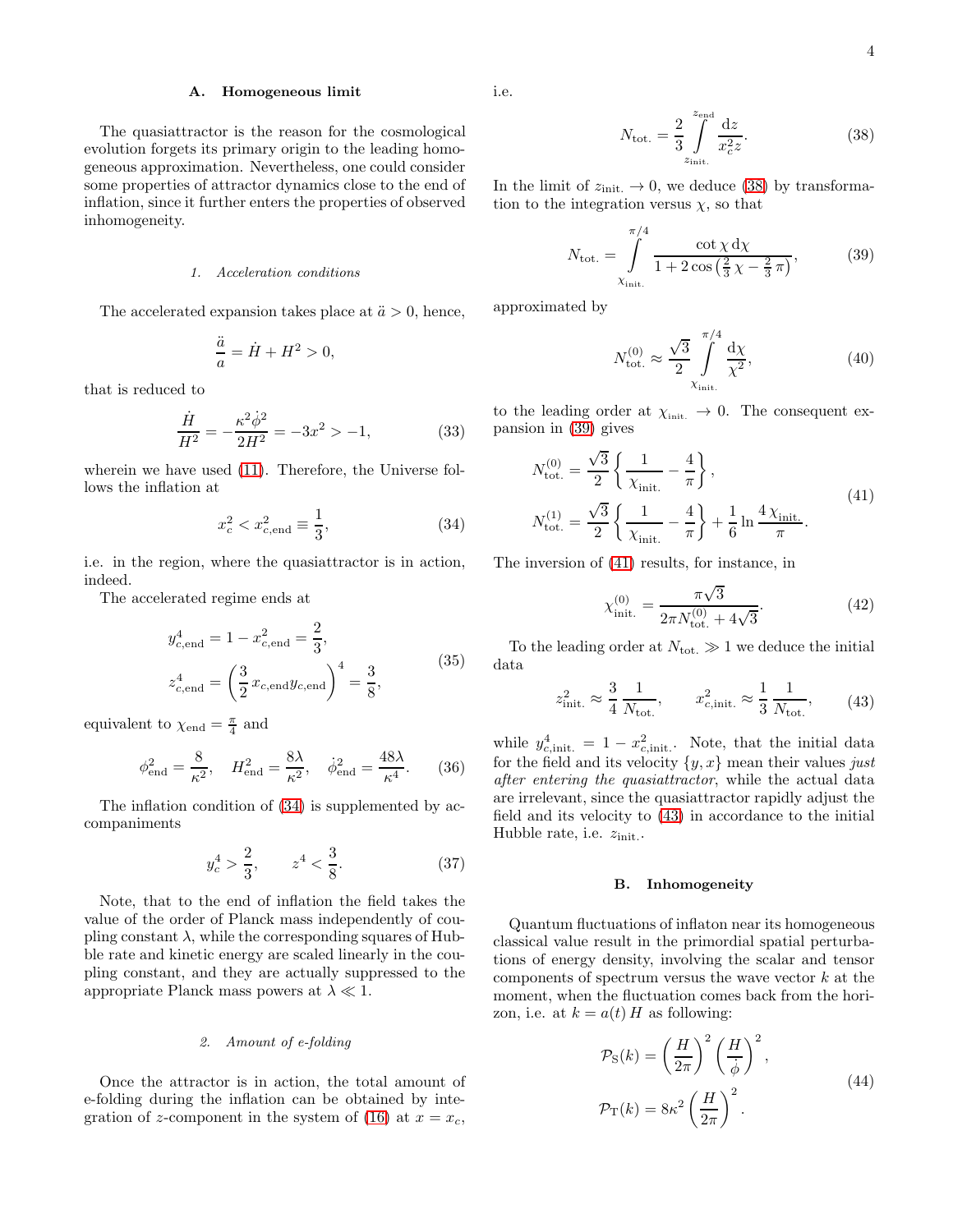The spectra can be accurately evaluated in terms of quasiattractor dynamics by

$$
\mathcal{P}_{S}(k) = \frac{\lambda}{8\pi^2} \frac{1}{z^4 x_c^2},
$$
  
\n
$$
\mathcal{P}_{T}(k) = \frac{6\lambda}{\pi^2} \frac{1}{z^4},
$$
\n(45)

where z corresponds to the Hubble rate  $H$ , and it is expressed by amount of e-folding N between the moments of horizon exit and inflation end, as that can be found in the right analog of [\(43\)](#page-3-4) in the leading order at  $N \gg 1$ . So, we redefine  $N = \ln a_{\text{end}} - \ln a$ . Then,

$$
\mathcal{P}_{S}(k) \approx \frac{2\lambda}{3\pi^2} N^3,
$$
  

$$
\mathcal{P}_{T}(k) \approx \frac{32\lambda}{3\pi^2} N^2,
$$
 (46)

which are consistent with the slow-roll approximation for the inflation with the quartic potential. The sub-leading corrections are given by the substitution following from [\(42\)](#page-3-5),

$$
\frac{1}{N} \mapsto \frac{2\pi}{2\pi N + 4\sqrt{3}}.\tag{47}
$$

The ratio

$$
r = \frac{\mathcal{P}_{\rm T}}{\mathcal{P}_{\rm S}} = 48 x_{\rm c}^2 \ll 1,
$$
 (48)

determines the relative contribution of tensor spectrum. In the leading order

$$
r \approx \frac{16}{N},\tag{49}
$$

in accordance with the slow-roll approximation, again. The spectral index is defined by

 $\overline{11}$  m

$$
n_{\rm S} - 1 \equiv \frac{d \ln \mathcal{V}_{\rm S}}{d \ln k}.\tag{50}
$$

It can be calculated under the condition<sup>3</sup>

<span id="page-4-0"></span>
$$
\ln \frac{k}{k_{\text{end}}} = -N - 2 \ln \frac{z}{z_{\text{end}}},\tag{51}
$$

so that

$$
n_{\rm S} - 1 = -6x_{\rm c}^2 \frac{3 - 4x_{\rm c}^2}{(1 - 3x_{\rm c}^2)(2 - 3x_{\rm c}^2)},\tag{52}
$$

that is reduced to the slow-roll result in the leading approximation

$$
n_{\rm S} - 1 \approx -9x_{\rm c}^2 \approx -\frac{3}{N}.\tag{53}
$$

To the same approximation

$$
n_{\rm S} - 1 \approx -\frac{3}{16}r.\tag{54}
$$

The running of spectral index is given by

$$
\alpha = \frac{\mathrm{d}n_{\mathrm{S}}}{\mathrm{d}\ln k} = -36x_{\mathrm{c}}^4 \frac{(6 - 16x_{\mathrm{c}}^2 + 9x_{\mathrm{c}}^4)(1 - x_{\mathrm{c}}^2)}{(2 - 3x_{\mathrm{c}}^2)^3 (1 - 3x_{\mathrm{c}}^2)^3},\tag{55}
$$

approximately equal to

$$
\alpha \approx -27x_c^4 \approx -\frac{3}{N^2}.\tag{56}
$$

As it was noted in [\[6\]](#page-7-5), the evaluation of  $\alpha$  in the framework of slow-roll approximation is quite complicated, while the quasiattractor dynamics allows us to get it straightforwardly by means of taking the derivative. Though one could use [\(51\)](#page-4-0) to the leading order, when  $dk/dN \approx -1$ , that straightforwardly yields the spectral index as well as its slope derived above.

Thus, the quasiattractor behavior provides us with the direct way of calculating the properties of primary inhomogeneity in terms of two parameters: the coupling constant  $\lambda$  and number of e-folding N relative to the observational scale k.

## *1. Constraining a maximal* N

Following the method elaborated in [\[12](#page-7-11)], let us restrict the scale  $k = aH$  relative to the observation of inhomogeneity, as it comes from the both known and suggested history of Universe evolution by considering the ratio

$$
\frac{k}{a_0H_0} = \frac{aH}{a_0H_0},
$$

where  $H_0$  is the present-date Hubble rate

$$
H_0 = 1.75 \cdot 10^{-61} \, h \, m_{\text{Pl}}, \qquad h \simeq 0.7, \tag{57}
$$

while  $a_0$  is the present-date scale factor, that can be set to  $a_0 \equiv 1$  by definition of length unit. We decompose the evolution in several consequent stages: the inflation, reheating, radiation dominance up to the epoch of equality with nonrelativistic matter, matter dominance, that give

$$
\frac{a}{a_0} = \frac{a}{a_{\text{end}}} \frac{a_{\text{end}}}{a_{\text{reh}}} \frac{a_{\text{reh.}}}{a_{\text{eq}}} \frac{a_{\text{eq.}}}{a_0},
$$
\n
$$
\frac{H}{H_0} = \frac{H}{H_{\text{end}}} \frac{H_{\text{end}}}{H_{\text{eq}}} \frac{H_{\text{eq.}}}{H_0}.
$$
\n(58)

The data yield

$$
H_{\text{eq.}} \simeq 5.25 \cdot 10^6 \, h^3 \Omega_{\text{M}}^2 H_0, \quad \frac{a_{\text{eq.}} H_{\text{eq.}}}{a_0 H_0} \simeq 219 \, h \, \Omega_{\text{M}}, \tag{59}
$$

where  $\Omega_M$  is the fraction of matter energy. The quasiattractor gives

$$
\frac{H^2}{H_{\text{end}}^2} = \frac{z_{\text{end}}^4}{z^4} = \frac{2}{3}N^2.
$$
 (60)

<sup>3</sup> Note, that e-folding counts backward, from the end of inflation to the moment  $t$ , hence, the derivatives in  $(16)$  change sign.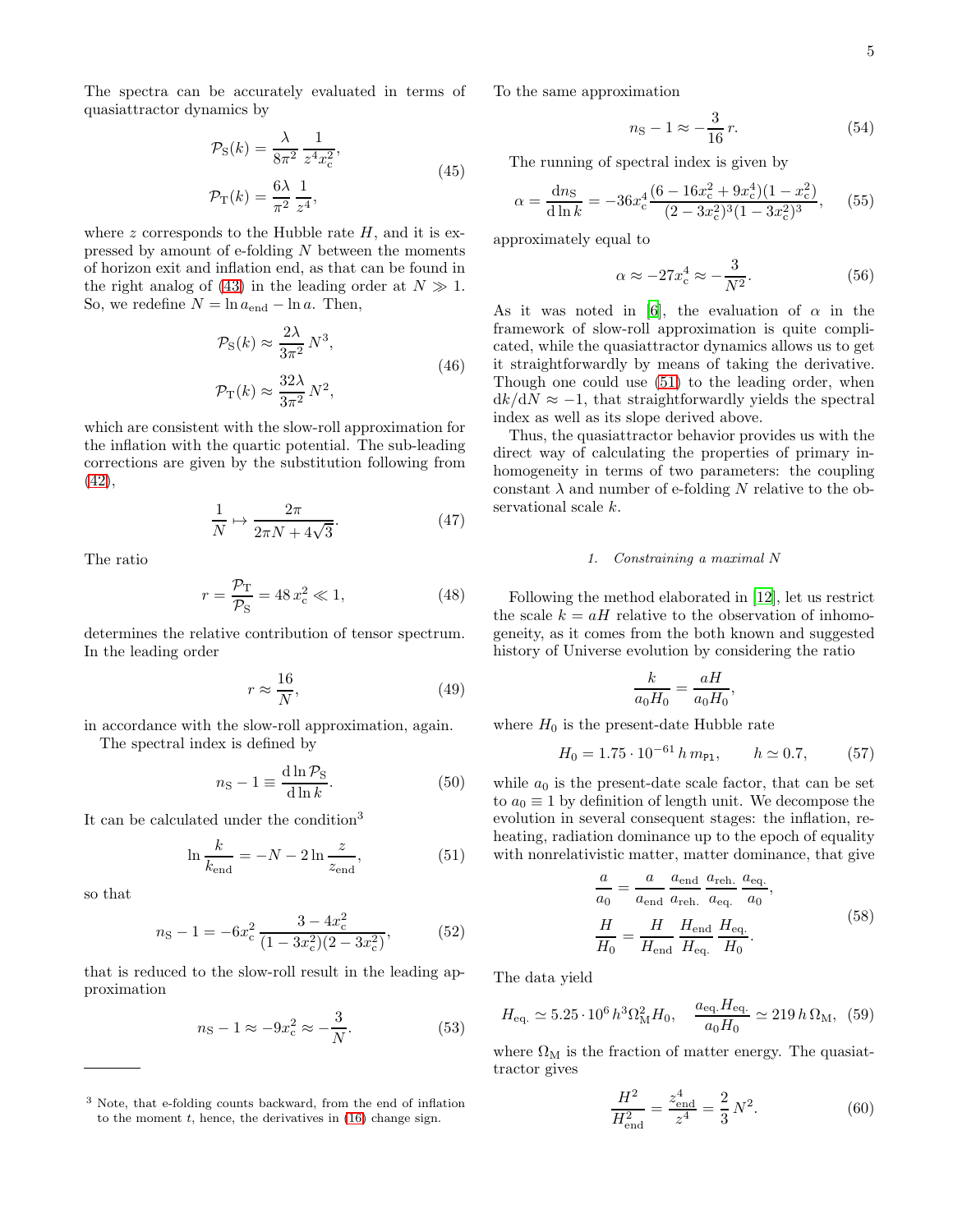$$
H_b^2 = H_c^2 \left(\frac{a_c}{a_b}\right)^{3(1+w_c)},\tag{61}
$$

where  $w_c$  is the state parameter at the stage " $c$ ", determined by the ratio of pressure to the energy density. For the radiation stage we set  $w_{\text{eq.}} = \frac{1}{3}$ .

Then, we arrive to

$$
N = -\ln \frac{k}{a_0 H_0} + \ln 219 \Omega_M h + \frac{1}{2} \ln \frac{2}{3} + \ln N
$$
  
+  $\left(\frac{1}{2} - \frac{1}{3(1 + w_{\text{reh.}})}\right) \ln \frac{H_{\text{end}}^2}{m_{\text{Pl}}^2}$  (62)  
-  $\left(\frac{1}{4} - \frac{1}{3(1 + w_{\text{reh.}})}\right) \ln \frac{H_{\text{reh.}}^2}{m_{\text{Pl}}^2} - \frac{1}{4} \ln \frac{H_{\text{eq.}}^2}{m_{\text{Pl}}^2}.$ 

Let us parameterize the Hubble rate at the end of reheating by a scale  $\mu_{\text{reh.}}$ , so that

$$
H_{\text{reh.}}^2 = \frac{8\pi}{3 \, m_{\text{Pl}}^2} \, \mu_{\text{reh.}}^4,\tag{63}
$$

while

$$
\frac{H_{\text{end}}^2}{m_{\text{Pl}}^2} = \frac{3\pi}{2N^3} \mathcal{P}_{\text{S}}.
$$
 (64)

Therefore,

<span id="page-5-0"></span>
$$
N = -\ln \frac{k}{a_0 H_0} + \ln 219 \Omega_M h + \frac{1}{2} \ln \frac{2}{3}
$$
  
-  $\left(\frac{1}{2} - \frac{1}{1 + w_{\text{reh.}}}\right) \ln N - \frac{1}{4} \ln \frac{H_{\text{eq.}}^2}{m_{\text{Pl}}^2}$   
+  $\left(\frac{1}{2} - \frac{1}{3(1 + w_{\text{reh.}})}\right) \ln \frac{3\pi}{2} \mathcal{P}_{\text{S}}$   
-  $\left(\frac{1}{4} - \frac{1}{3(1 + w_{\text{reh.}})}\right) \ln \frac{8\pi}{3} \frac{\mu_{\text{reh.}}^4}{m_{\text{Pl.}}^4}.$  (65)

Note, that [\(65\)](#page-5-0) is independent of current matter density  $\Omega_{\rm M}$ .

Astronomical observations are naturally restricted by the distances less than the event horizon given by the inverse Hubble rate of present day  $H_0$ . Therefore, the maximal value of e-folding  $N_0$  is reached at the wave number  $k \mapsto k_0 = a_0H_0$ , when [\(65\)](#page-5-0) contains two parameters determined by the mechanism of reheating. In addition, experimental data give the spectral density [\[14](#page-7-12)]

$$
\mathcal{P}_\text{S} \simeq 2.5 \cdot 10^{-9} \tag{66}
$$

at the scale  $k \approx 0.05 - 0.002 \text{ Mpc}^{-1}$  greater than  $k_0$ , nevertheless, this value of  $P<sub>S</sub>$  rather slowly evolves with k.

The dependence of  $N_0$  versus the scale of reheating  $\mu_{\text{reh.}}$  and state parameter  $w_{\text{reh.}}$  is shown in Fig. [1](#page-5-1) for

generic cases of stiff matter  $w = 1$ , radiation  $w = \frac{1}{3}$  and dust  $w = 0$ . It is spectacular, that, first, the dependence versus the scale is well approximated by logarithmic law, second, all these reheating regimes converge to a single point at  $\bar{\mu}_{\text{reh.}} \simeq 0.33 \cdot 10^{16} \text{ GeV, and third, the radiation}$ regime gives the maximal amount of e-folding<sup>4</sup> equal to  $N_{0,rad.} \approx 64$  independent of the scale characterizing the reheating stage. The reheating scale  $\bar{\mu}_{\text{reh.}}$  for the intersection of curves with different values of state parameter  $w_{\text{reh.}}$  in Fig. [1](#page-5-1) is given by the condition of nullifying the coefficient in front of factor  $1/(1+w_{\rm reh.})$  in [\(65\)](#page-5-0), so that

$$
\bar{\mu}_{\text{reh.}}^4 = \frac{9}{16} \frac{\mathcal{P}_{\text{S}}}{N_{0,\text{rad.}}^3} m_{\text{Pl}}^4. \tag{67}
$$

Our numerical calculations exhibit the oscillations of the field around the minimum of quartic potential with  $w_{\text{reh.}} \approx 1$ . However, this value can be modified by the both corrections to the potential near the minimum and inflaton interaction with ordinary fields.



<span id="page-5-1"></span>FIG. 1: The maximal number of e-folding  $N_0$  versus the reheating scale in different regimes of reheating state parameter  $w_{\text{reh.}} = 1$  (long-dashed line),  $w_{\text{reh.}} = \frac{1}{3}$  (solid line),  $w_{\text{reh.}} = 0$ (dashed line),  $w_{\text{reh.}} \rightarrow \infty$  (dotted line), and  $w_{\text{reh.}} = -\frac{1}{3}$ (short-dashed line).

We have also shown two marginal cases. The first case corresponds to  $w_{\text{reh.}} = -\frac{1}{3}$  and it could appear, if we suggest the inflaton oscillations near the potential minimum neglecting the gravitational damping during the period. Then, the virial theorem gives averages of kinetic and potential energies as  $\langle x^2 \rangle = \frac{1}{2} \langle y^4 \rangle$ , that reproduce the mentioned state parameter.

The second case corresponds to a quite instantaneous falling of Hubble rate to its reheating scale, so that  $w_{\text{reh.}} \rightarrow \infty$ . Such the regime could happen due to a specific tachyonic preheating [\[13\]](#page-7-13) with a rapid decay of classical inflaton to quanta, for instance. However, the

<sup>&</sup>lt;sup>4</sup> The value of  $N_{0,rad}$  is obtained by numerical solving [\(65\)](#page-5-0) at  $w = \frac{1}{3}$ .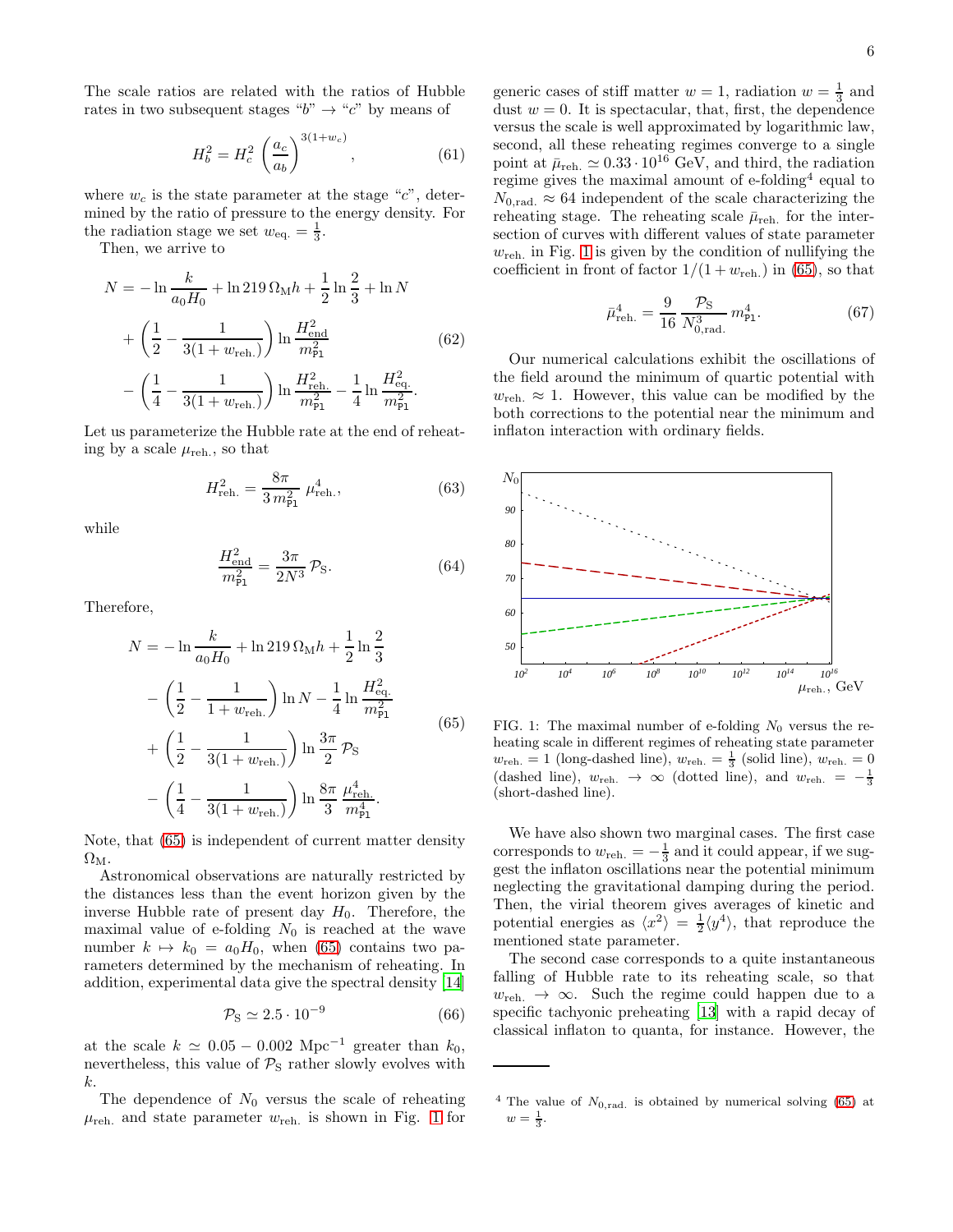jump of Hubble rate is the indication of energy jump, that is unrealistic, at all. Nevertheless, the situation with  $w > 1$  takes place, if the potential minimum is shifted to a negative value  $V_{\text{min}}$  $0 < 0$ , that gives

$$
w = \frac{\frac{1}{2}\dot{\phi}^2 - V}{\frac{1}{2}\dot{\phi}^2 + V} \mapsto \frac{\frac{1}{2}\dot{\phi}^2 - V_{\text{min}}}{\frac{1}{2}\dot{\phi}^2 + V_{\text{min}}} > 1.
$$

Therefore, the kinetic energy and Hubble rate will rapidly fall down during short increment of e-folding, while the state parameter will follow  $w \gg 1$ , until the potential will become to grow. Then, we suggest the existence of second local minimum of V at  $V(0) = 0$  giving the flat vacuum. The decay of flat vacuum to the Anti-de Sitter point  $V_{\text{min}} < 0$  is preserved by the gravitational effects [\[15](#page-7-14), [16\]](#page-7-15), so that the flat vacuum can be stable. The barrier between two minima of potential suggests the presence of negative second derivative of potential with respect to the field, that can switch on the preheating mechanism at the scale of potential barrier denoted by  $\mu^4_{\rm reh.}$ , which could be much less than the energy density at the end of inflation. Thus, in Fig. [1](#page-5-1) the region between the dotted and long-dashed lines can be actual in the extended version of quartic inflation at  $|V_{\text{min}}| \ll m_{\text{Pl}}^4$ . Though, we cannot point to any verified realistic model of such the scenario to the moment.

The observational data deal with the wave number  $k$ about two orders of magnitude less than  $k_0$ , that diminish the corresponding number of e-folding by the value about  $\delta N \simeq 4-5$ .

## *2. Comparing with data*

For the flat Universe with cosmological constant, re-cent WMAP data [\[14\]](#page-7-12) at  $k = 0.002$  Mpc<sup>-1</sup> gave quite precise values of

<span id="page-6-2"></span>
$$
n_{\rm S} = 0.951^{+0.015}_{-0.019}, \qquad \mathcal{P}_{\rm S} = 2.36^{+0.12}_{-0.16} \cdot 10^{-9}, \qquad (68)
$$

while the slope of  $n<sub>S</sub>$  is not so restrictive

<span id="page-6-1"></span>
$$
\alpha = -0.102^{+0.050}_{-0.043}.\tag{69}
$$

Then, we extract the amount of appropriate e-folding

$$
N = 61^{+30}_{-15},\tag{70}
$$

that yields the coupling constant equal to

$$
\lambda = 1.6^{+2.0}_{-1.2} \cdot 10^{-13},\tag{71}
$$

which follows from Fig. [2.](#page-6-0)

Note, that the inflation predicts the significant suppression of slope  $\alpha$  with respect to the central value in [\(69\)](#page-6-1). Therefore, an improvement of accuracy for the measurement of slope could serve for discriminating the inflation models.

Further, the WMAP data gave a strong correlations between the spectral index of scalar perturbations  $n<sub>S</sub>$  and



<span id="page-6-0"></span>FIG. 2: The experimentally admissible region in the plain of  $(N, \lambda)$  with  $1\sigma$  and  $2\sigma$  contours as follows from [\(68\)](#page-6-2), [\(69\)](#page-6-1). The shaded region is allowed after taking into account the correlation of spectral index  $n<sub>S</sub>$  with the fraction of tensor perturbations in the energy density r at  $2\sigma$  level.

fraction of tensor perturbations in the energy density  $r$ , that is shown in Fig. [3.](#page-6-3) The correlations restricts the regions of  $n<sub>S</sub>$  admissible for the quartic-potential inflation, as shown in Fig. [2](#page-6-0) by the shaded domain.



<span id="page-6-3"></span>FIG. 3: The WMAP data on the correlations between the spectral index of scalar perturbations  $n<sub>S</sub>$  and fraction of tensor perturbations in the energy density r, as represented by  $1\sigma$ and  $2\sigma$  contours. The line gives the predictions of quartic inflation versus large amount of e-folding  $N$ . The dot stands at  $N = 79$ , while the rectangle does at  $N = 59$ .

Thus, the  $\lambda \phi^4$ -inflations could be marginally consistent with observations, if one suggest the extended version of preheating at low scales about  $\mu_{\text{reh.}} \sim 10^9$  GeV with the preliminary passing the region with negative values